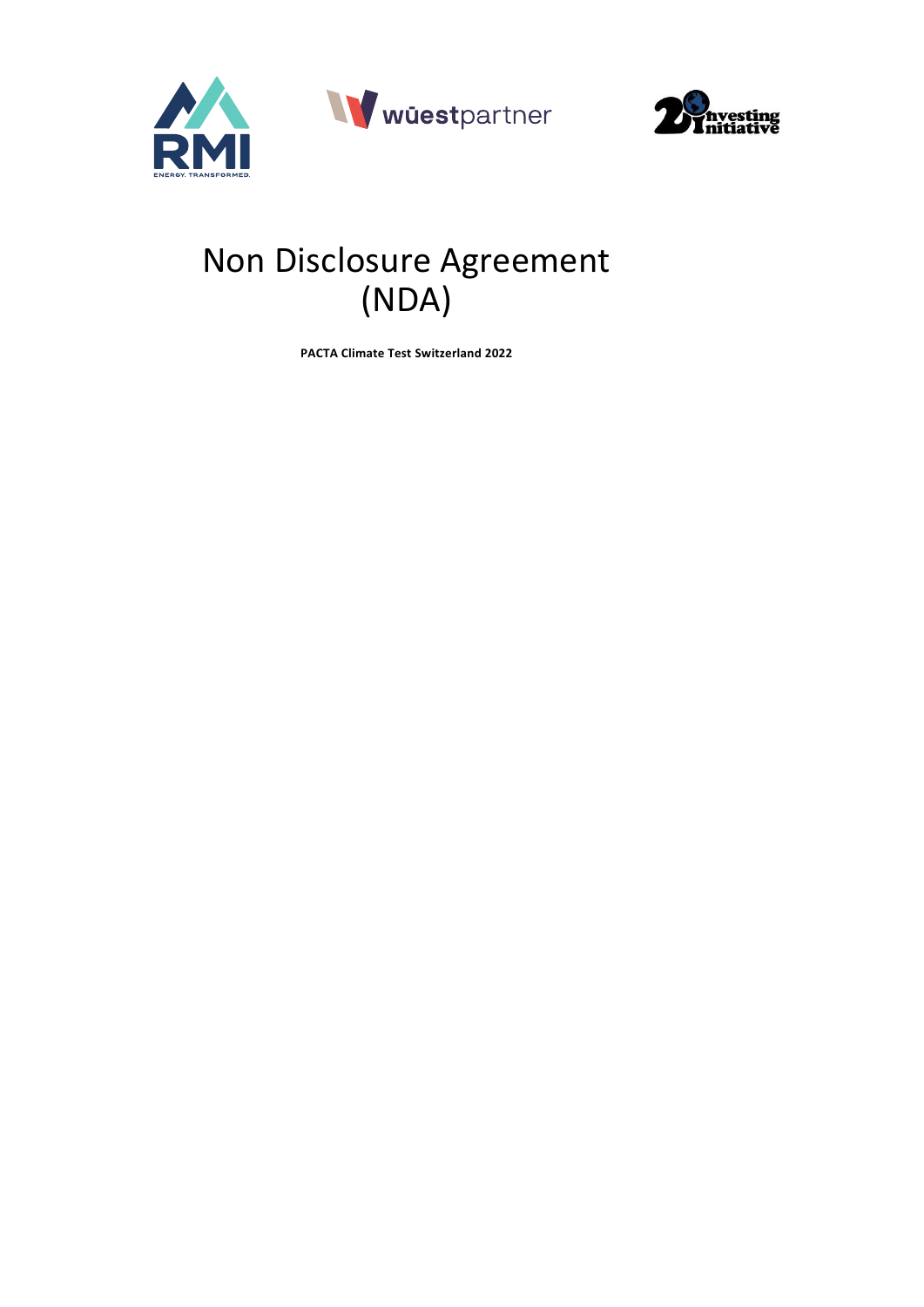| Participant     |                                                                                                                                                                                                                                |
|-----------------|--------------------------------------------------------------------------------------------------------------------------------------------------------------------------------------------------------------------------------|
|                 |                                                                                                                                                                                                                                |
| Contact person  |                                                                                                                                                                                                                                |
|                 | (First Name, Last Name, e-mail)                                                                                                                                                                                                |
| the Undersigned | <b>Wuest Partner AG</b><br>Old Stock Exchange<br><b>Bleicherweg 5</b>                                                                                                                                                          |
|                 | 8001 Zurich<br>Switzerland<br>T+41 44 289 90 00                                                                                                                                                                                |
| Contact person  | Dr. Reto Frey<br>pacta@wuestpartner.com                                                                                                                                                                                        |
| Project number  | 12103                                                                                                                                                                                                                          |
| Contact person  | 2° Investing Initiative Germany eV (2DII)<br>German non-governmental organization<br>(Company number: 95167518)<br>Schoenhauser Allee 188<br><b>10119 Berlin</b><br>Germany<br>Jakob Thomae<br>pactacop@2degrees-investing.org |
|                 | <b>Rocky Mountain Institute (RMI)</b><br>Colorado charitable corporation<br>2490 Junction Place<br>Ste 200<br>Boulder, Colorado 80302<br>Brian O'Hanlon                                                                        |
| Contact person  | Bohanlon@rmi.org                                                                                                                                                                                                               |
| Effective date  |                                                                                                                                                                                                                                |
| Period          | June 2022 - December 2022                                                                                                                                                                                                      |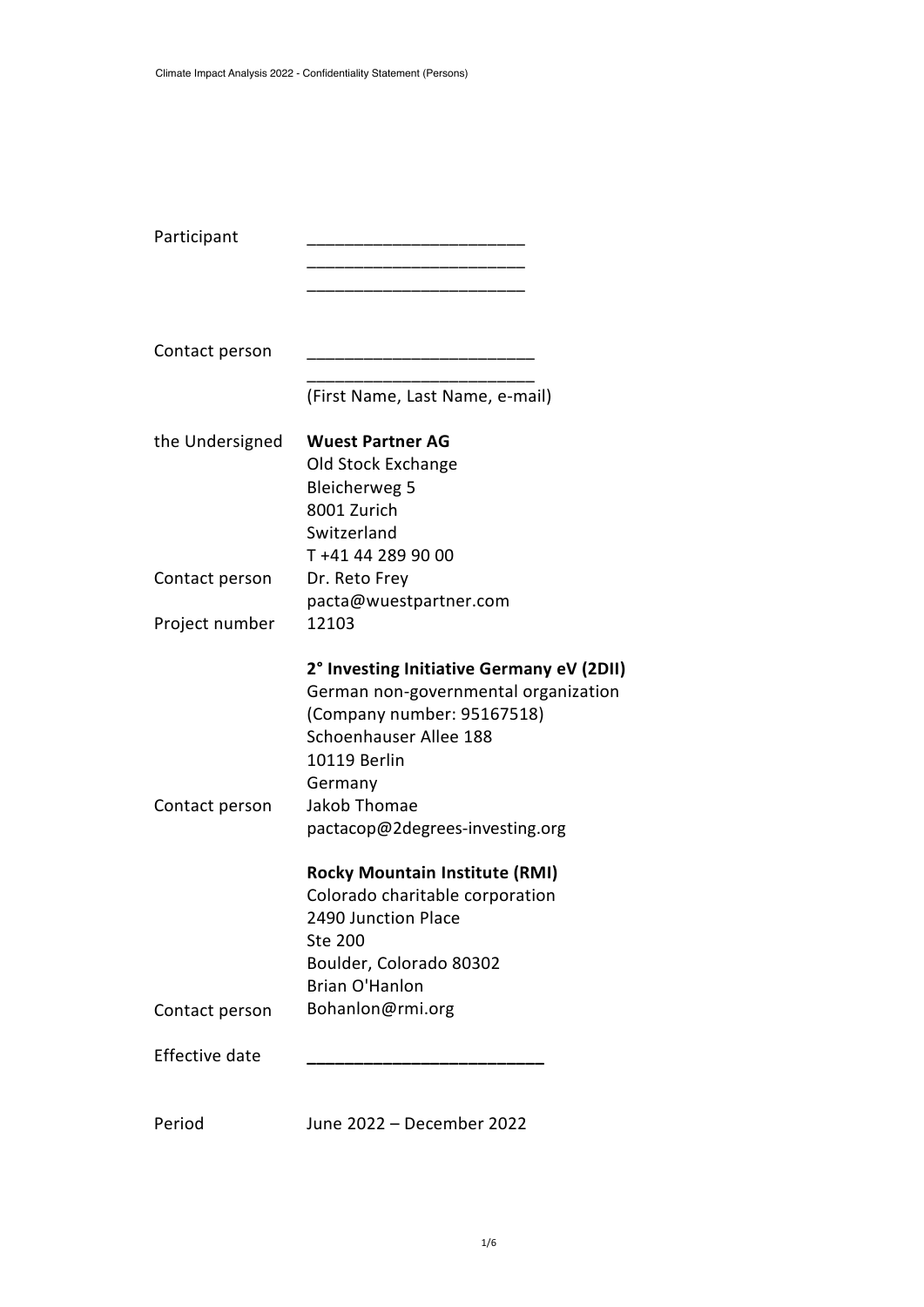This Non Disclosure Agreement (the "Agreement") is signed between the following four parties:

- **Wüest Partner AG 9 (Wüest);**
- **2° Investing Initiative (2DII); and**
- **Rocky Mountain Institute (RMI),**

(collectively Wüest, 2DII and RMI are referred to as "the Undersigned); and

• Company Name (hereinafter referred to as "Participant").

Participant has agreed to disclose Confidential Information, as defined below, to the Undersigned for purposes of the PACTA 2022 Climate Test Switzerland (the "Purpose") and subject to the terms and conditions set forth in this Agreement.

- 1. The Undersigned agree to treat as confidential Participant's portfolio data and any other Information Participant uploads to the PACTA tool in connection with the Purpose, as well as the fact that Participant is particpating in the PACTA 2022 Climate Test Switzerland (the "Confidential Information"). For purposes of this Agreement, portfolio data refers to Participant's listed equity, corporate bonds, and real estate data. Confidential Information does not include information that is presently in the public domain or is publicly disclosed subsequent to this agreement other than by breach of this agreement.
- 2. The Undersigned may only disclose the Confidential Information as provided for in this Agreement; with the prior written consent of Participant; to Undersigned's employees and authorized representatives with a need to know the information in connection with the Purpose and who have signed, or are otherwise bound by, agreements containing confidentiality obligations and use restrictions at least as restrictive as those contained herein; and when disclosure is required by applicable law or regulation, by a court of competent jurisdiction or by another appropriate regulatory body provided that the Undersigned gives Participant reasonable prior written notice of such required disclosure to permit Participant to seek confidential treatment of such Confidential Information.
- 3. The Undersigned is authorized to use the Confidential Information once Participant submits it via the Transition Monitor Platform or other, mutually agreed, channels as part of the meta and peer analysis for the Purpose, which includes one meta report for all participants and one sector report per financial sector, as well as individual reports (Interactive reports and executive summaries) for individual participants. The meta-analysis will provide an anonymous overall view, ensuring that no participant or participant's customer is identifiable. The meta-analysis will be sent to the FOEN for publication. The meta report will include historical analysis and peer comparison.
- 4. If Participant participated in the PACTA 2020 Climate Test Switzerland and has not yet requested deletion of its Confidential Information, Participant authorizes the Undersigned to use the 2020 portfolio data for a historical comparison analysis as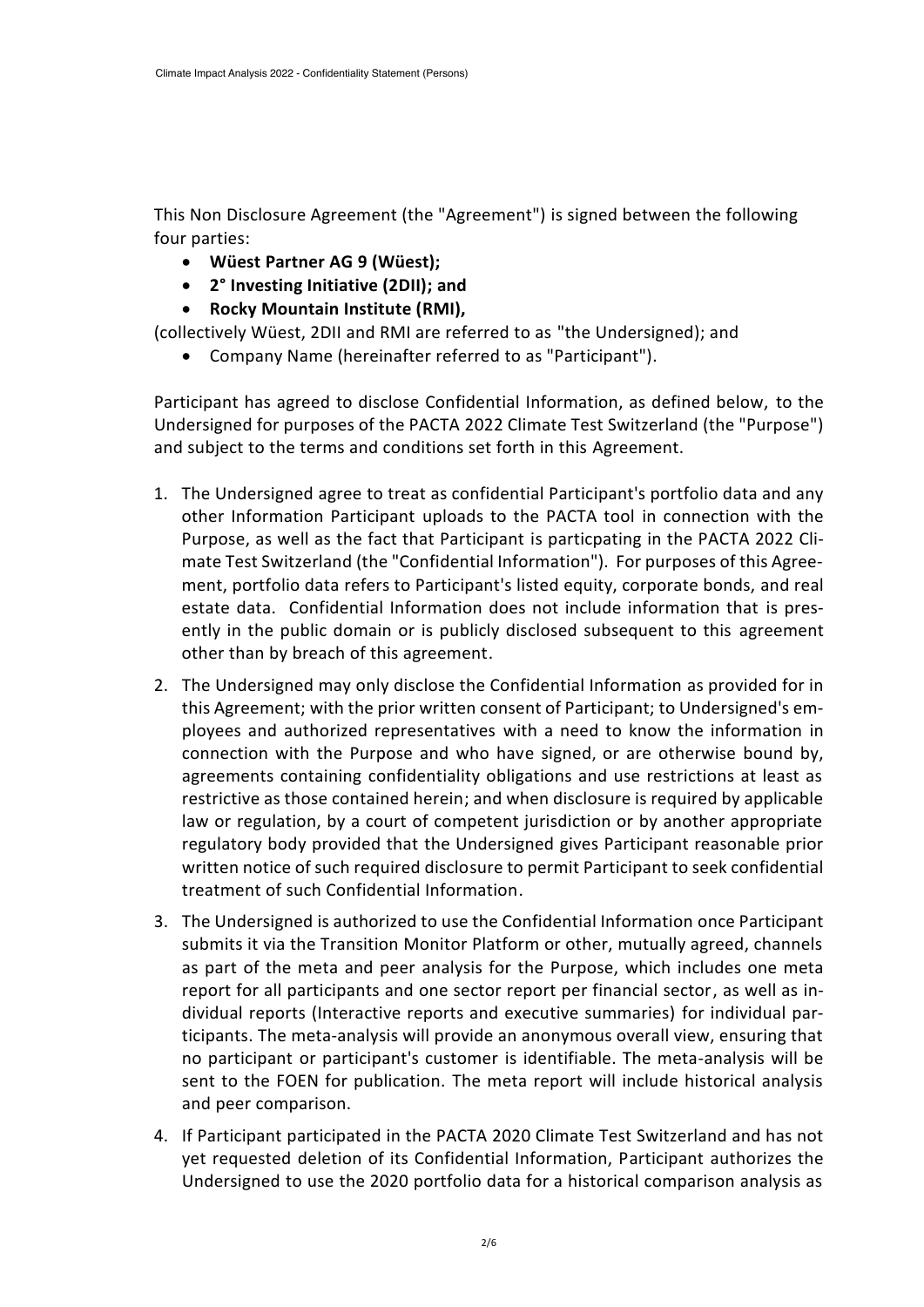part of the meta report. This analysis will also be anonymized to prevent any inferences to Participant.

- 5. Participant grants RMI the right to use aggregated, anonymized Confidential Information for research purposes.
- 6. Confidential Information will be stored in the EU.
- 7. Participant does not make any representations, warranties, express or implied, as to the truth, accuracy, completeness or adequacy of the Confidential Information.
- 8. The Undersigned agree, within 10 business days of receipt of a written request from Participant, to return or destroy all documents and other materials in the undersigned's possession, custody or control that contain any part of the Confidential Information; provided, however, that an Undersigned may retain any material containing Confidential Information to the extent required to do so by applicable law or governing body; that cannot be reasonably be expunged from computer systems and/or back-up devices/systems; or to the extent required pursuant to an Undersigned's compliance or document retention policies. Confidentiality obligations as set forth in this Agreement shall continue to apply with respect to such retained Confidential Information.
- 9. The Undersigned confirm that they have taken note of the following legal principles:
	- that the Confidential Information enjoy legal protection as business secrets (Art. 162 StGB) and/or bank client confidentiality (Art. 47 BankG);
	- that the Confidential Information can be considered confidential facts (Art. 161 StGB) and enjoy legal protection due to their group affiliation;
	- that the Confidential Information enjoy legal protection under the federal law on data protection;
	- that violations of the aforementioned areas of protection can be prosecuted under civil and criminal law;
	- that these confidentiality obligations continue to exist without restriction in terms of content and time even after the end of the employment relationship.
- 10. The Undersigned confirm that they have been made aware of the following criminal offenses in particular:

## **10.1 Art. 47 Banking Act, Banking Act (banking secrecy) Switzerland**

- 1 A custodial sentence not exceeding three years or a monetary penalty shall be imposed on anyone who intentionally:
	- a. discloses a secret that has been entrusted to him in his capacity as a body, employee, agent or liquidator of a bank or of a person in accordance with Article 1b or as a body or employee of an audit company or that he has perceived in this capacity;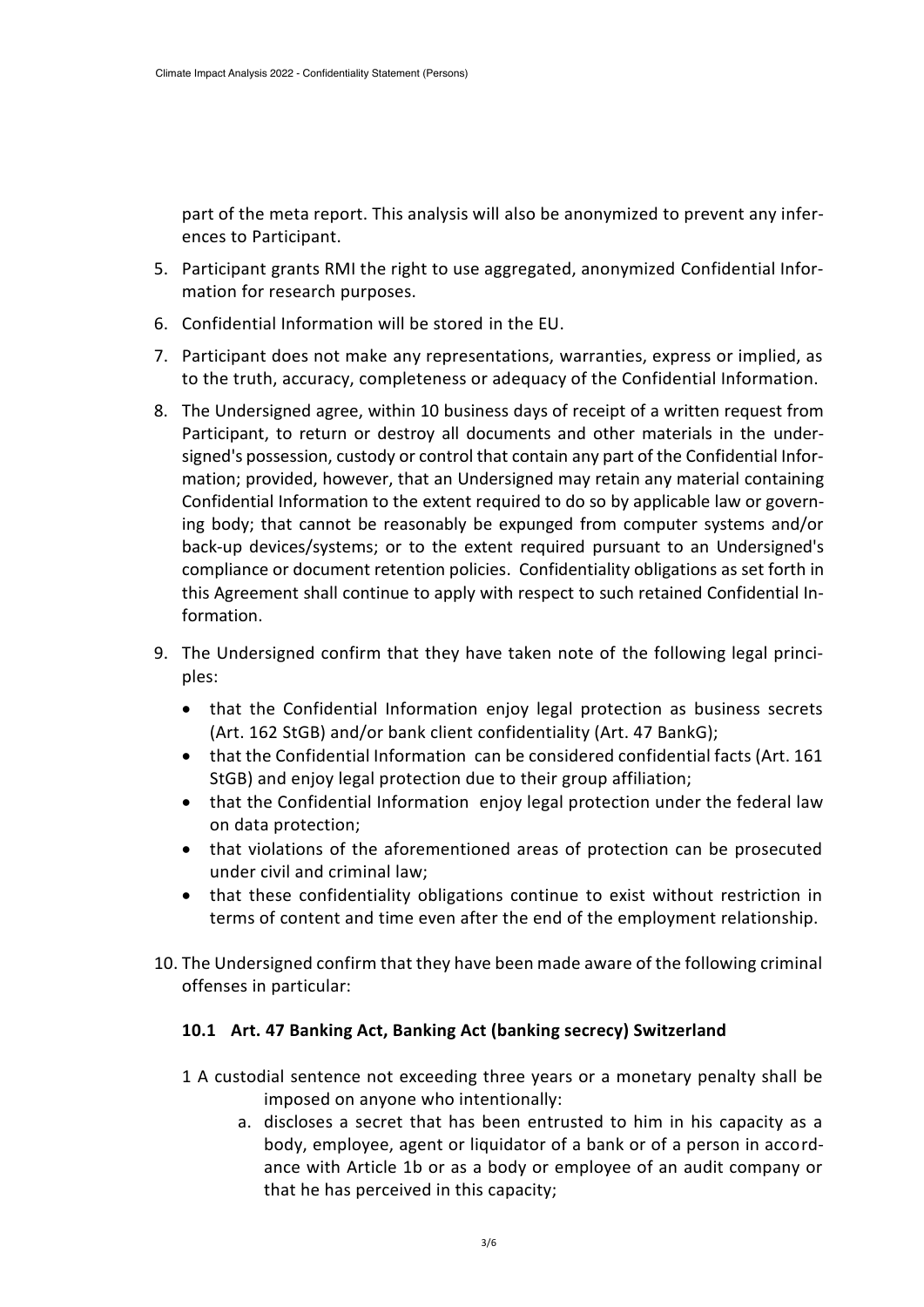- b. attempts to induce such a breach of professional secrecy;
- c. discloses a secret disclosed to him or her in accordance with letter a to other persons or exploits it for his or her own benefit or that of another person.
- 1bis A custodial sentence not exceeding five years or a monetary penalty shall be imposed on anyone who procures a pecuniary advantage for himself or another through an act in accordance with paragraph 1 letter a or c.
- 2 Any person who acts negligently shall be liable to a fine of up to 250,000 francs.
- 3 Intentionally left blank
- 4 Violation of professional secrecy is punishable even after termination of the official or service relationship or the exercise of the profession.
- 5 The federal and cantonal provisions on the duty to testify and on the duty to provide information to an authority are reserved.
- 6 The prosecution and adjudication of acts under this provision are the responsibility of the cantons. The general provisions of the Criminal Code172 shall apply.

## **10.2 Art. 162 Criminal Code, StGB (violation of manufacturing or business secrets) Switzerland**

Anyone who betrays a manufacturing or business secret that he is supposed to keep as a result of a legal or contractual obligation, whoever exploits the betrayal for himself or another person, will be punished, on request, with imprisonment for up to three years or a fine.

#### **10.3 Art. 35 Data Protection Act , DSG (breach of professional confidentiality) Switzerland**

- A. Anyone who intentionally discloses secret, particularly sensitive personal data or personality profiles without authorization, which he learned about in the exercise of his job that requires knowledge of such data, will be punished with imprisonment or a fine on request.
- B. Anyone who intentionally discloses secret, particularly sensitive personal data or personality profiles without authorization, which he learned about while working for the person subject to the obligation of confidentiality or during training with him, will be punished immediately.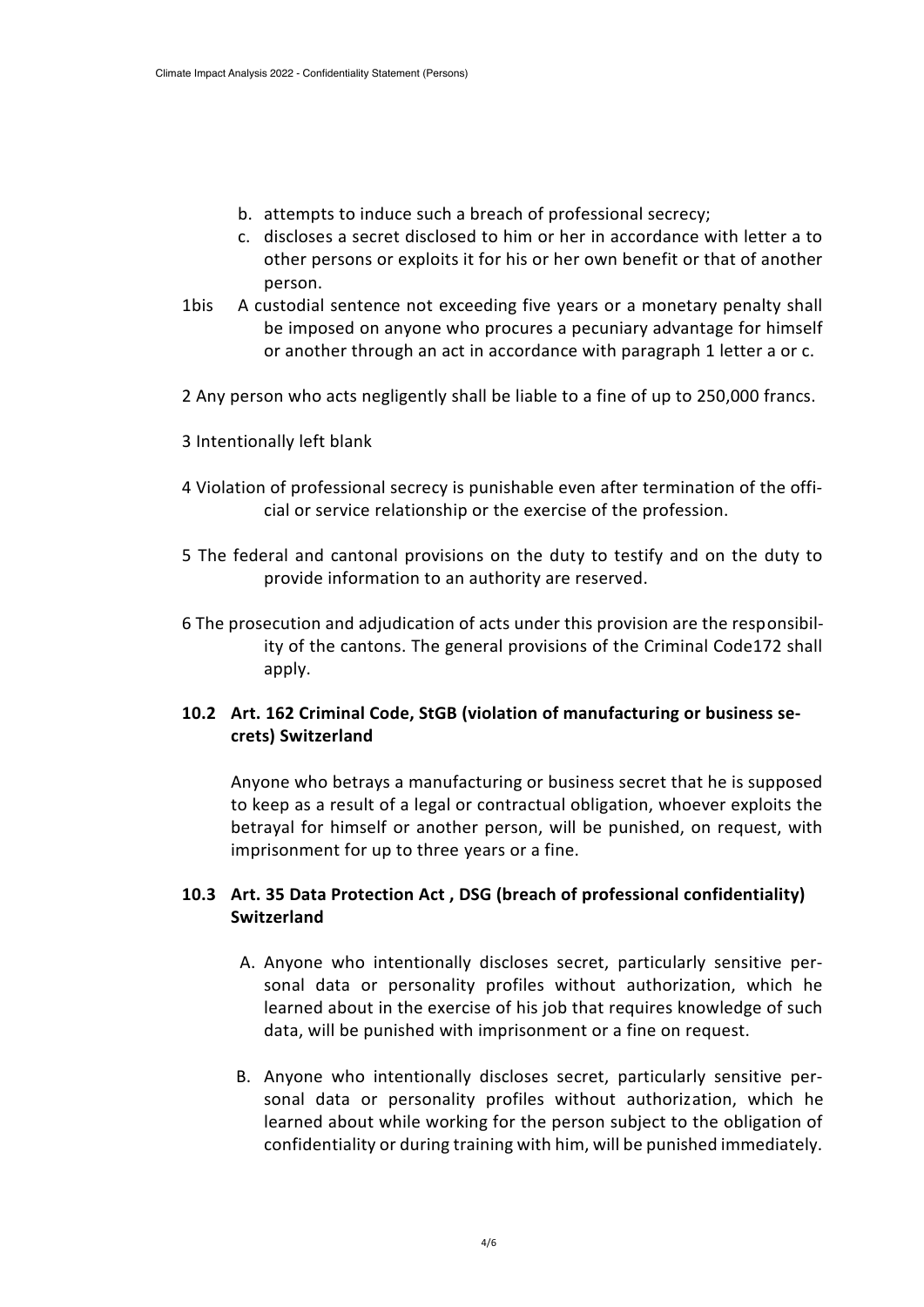- C. The unauthorized disclosure of secret personal data or personality profiles that are particularly worthy of protection is punishable even after the professional practice or training has ended.
- 11. Any notice or demand permitted or required under this Agreement shall be in writing and shall be delivered by personal delivery, electronic mail, or by certified or registered mail, return receipt requested, and shall be deemed given upon person delivery; five days after deposit in the mail; or upon acknowledgment of receipt of electronic mail. Notices shall be sent to the addresses set forth in the beginning of this Agreement or such other address as a party may specific in writing.
- 12. This Agreement may be executed in multiple counterparts and by each party on separate counterparts. Each counterpart is an original, but all counterparts together constitute one and the same instrument. A counterpart may be delivered by e-mail attachment (PDF).